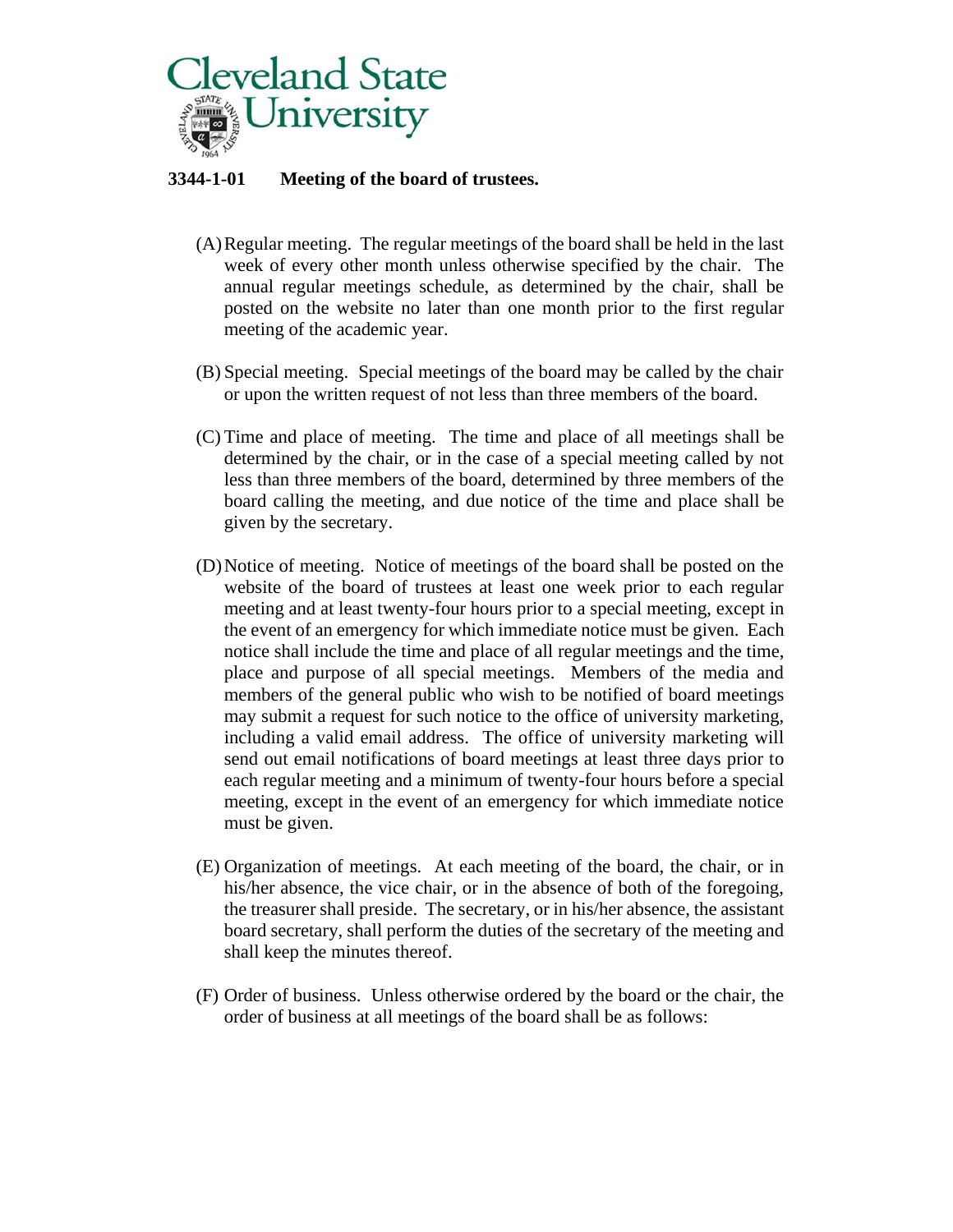- (1) Roll call.
- (2) Approval of minutes of preceding meeting.
- (3) Report of the chair of the trustees.
- (4) Report of the president of the university.
- (5) Reports of committees of the board.
- (6) Unfinished business.
- (7) New business.
- (8) Election of officers when required.
- (G)Business to be considered at meetings. Any proposed action, which is to be introduced by a board member or the president of the university that will substantially affect the university, shall be timely presented to the other board members in writing prior to the meeting at which the matter is to be considered by the board. Any matters coming to the board, other than from a board member or from the president of the university, shall be presented in writing to the secretary of the board at least seven days prior to the meeting at which it is to be considered by the board.
- (H)Quorum and manner of action.
	- (1) A majority of the voting members of the board shall be present, either in person or via means of electronic communication, as stipulated in paragraph (H)(2) of this policy, at any meeting in order to constitute a quorum for the transaction of business at such meeting and, except as otherwise hereinafter provided, the act of the majority of the trustees present at any such meeting at which a quorum is present shall be the act of the board.
	- (2) In accordance with section 3345.82 of the Revised Code, attendance of a trustee by means of electronic communication at a meeting of the board called in accordance with this policy shall be subject to the following provisions:
		- (a) Each trustee shall be required to be present, in person, at least two regular meetings of the board annually, which shall not be less than one-half of the regular meetings held during such term.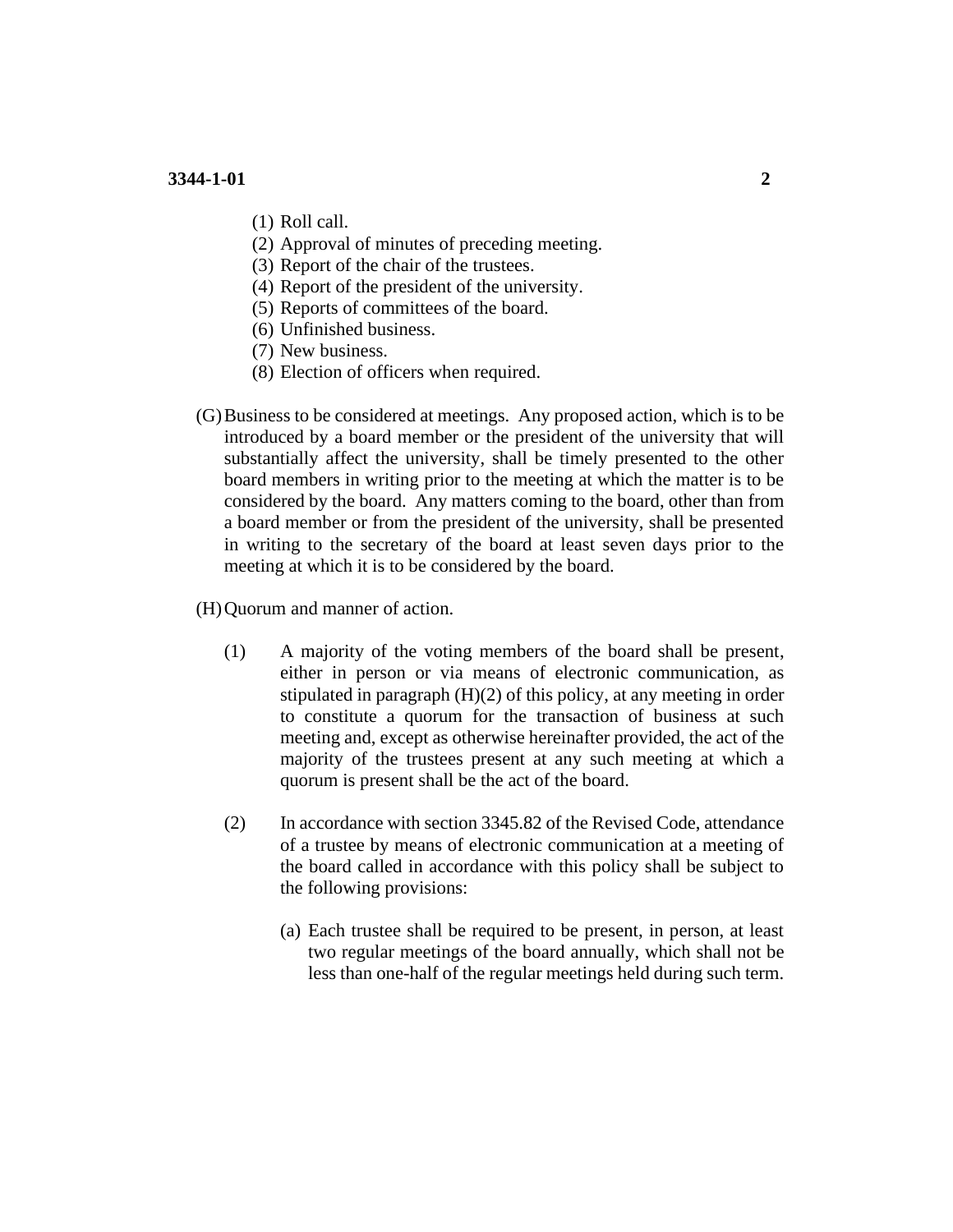- (b) A trustee may only attend a meeting by means of electronic communication if all of the following minimum standards are met:
	- (i) At least one-third of the trustees attending the meeting shall be present in person at the place where the meeting is conducted;
	- (ii) All votes taken at the meeting are taken by roll call vote; and
	- (iii) A trustee who intends to attend a meeting by means of electronic communication has notified the chair, or the office of the board of trustees, of such intent not less than forty-eight hours before the meeting, except in the case of a declared emergency.
- (c) Notwithstanding division (C) of section 121.22 of the Revised Code, a trustee satisfying the conditions of paragraph  $(H)(2)$  of this policy and attending a meeting by means of electronic communication shall be considered to be present at the meeting, is counted for purposes of establishing a quorum, and may vote at the meeting.
- (d) As used in paragraph (H) of this policy, "electronic communication" means live, audio-enabled communication that permits the trustees attending a meeting, the trustees present in person at the place where the meeting is conducted, and all members of the public present in person at the place where the meeting is conducted to simultaneously communicate with each other during the meeting.
- (3) The concurrence of a majority of the voting members of the board shall be necessary to elect or remove the president or a member of the faculty of the university on tenure as defined by the board. A roll call vote is necessary when electing or removing a president or a member of the faculty of the university. A roll call vote is also necessary in order to adjourn into executive session. On all other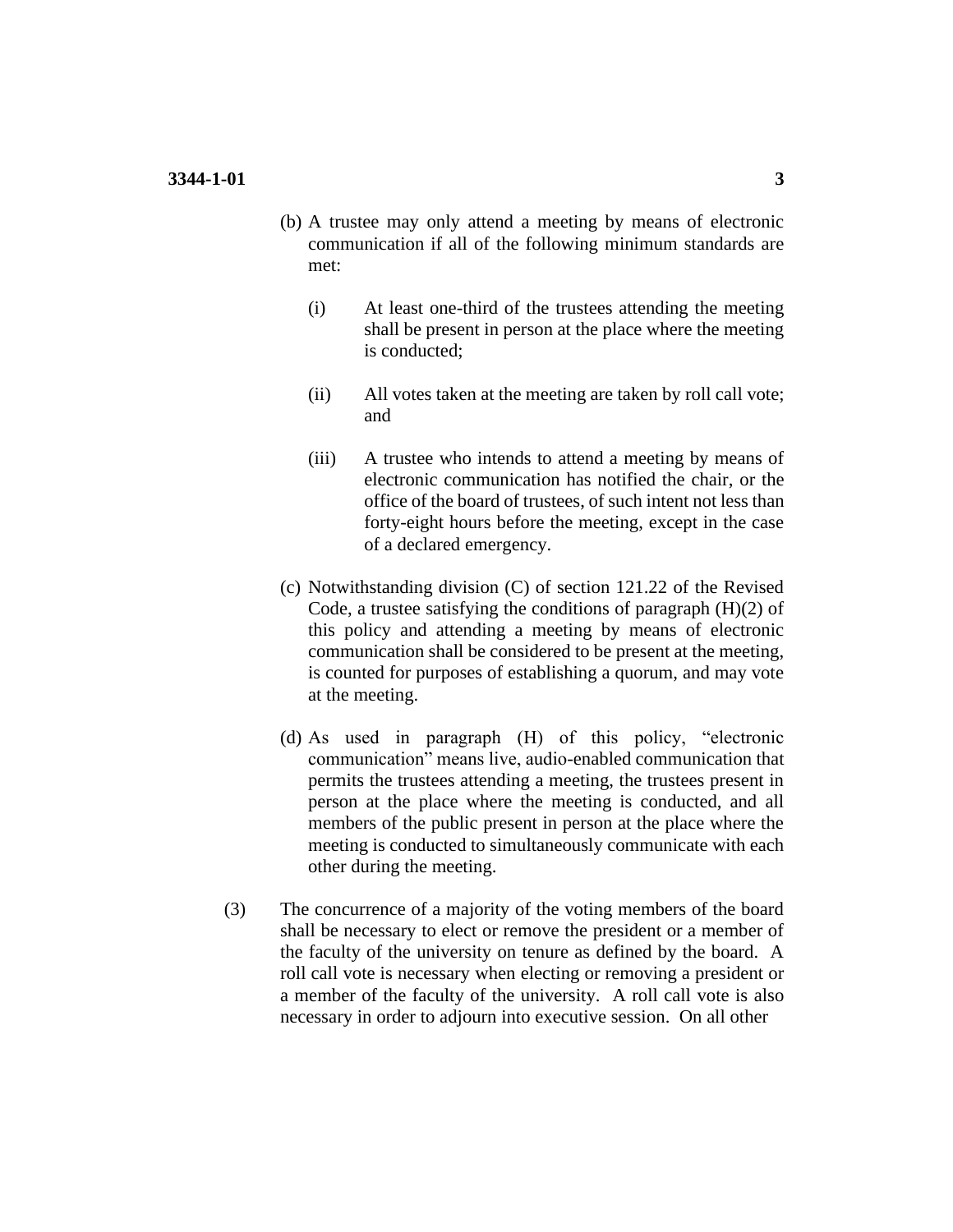matters, unless one or more trustees are participating via means of electronic communication, a voice vote shall be sufficient.

- (I) Standing committees. The chair of the board shall be empowered to appoint four (4) standing committees as follows: academic affairs and student success; athletics; financial affairs; and governance committees. The chair shall designate the chair and members of each standing committee. Every standing committee shall have a minimum of three voting board members. All standing committees shall serve from the end of one annual meeting to the end of the next annual meeting. A majority of the voting board members of each committee shall constitute a quorum, provided, however, that in the event such quorum shall not be present at any committee meeting, the chair of such committee or the chair of the board is empowered to appoint protem committee members from the membership of the board in order to provide such quorum.
- (J) Standing committees responsibilities.
	- (1) The responsibilities of each standing committee shall be to consider proposals referred to it by the board, initiated by the university administration, or originated within the committee in its area of activity; to provide strategic oversight and make recommendations thereon, subject to confirmation and approval by the board. The committee shall also undertake any special duties as may be delegated by the board.
	- (2) The matters to be considered by each standing committee shall be in general as follows:
		- (a) Academic affairs and student success committee.
			- (i) The committee shall focus on all matters requiring attention or action of the board regarding student success, including admissions criteria, retention/retention data analytics, student success metrics, alternative student success pathways, transfer programs, financial aid and scholarships, and the honors program.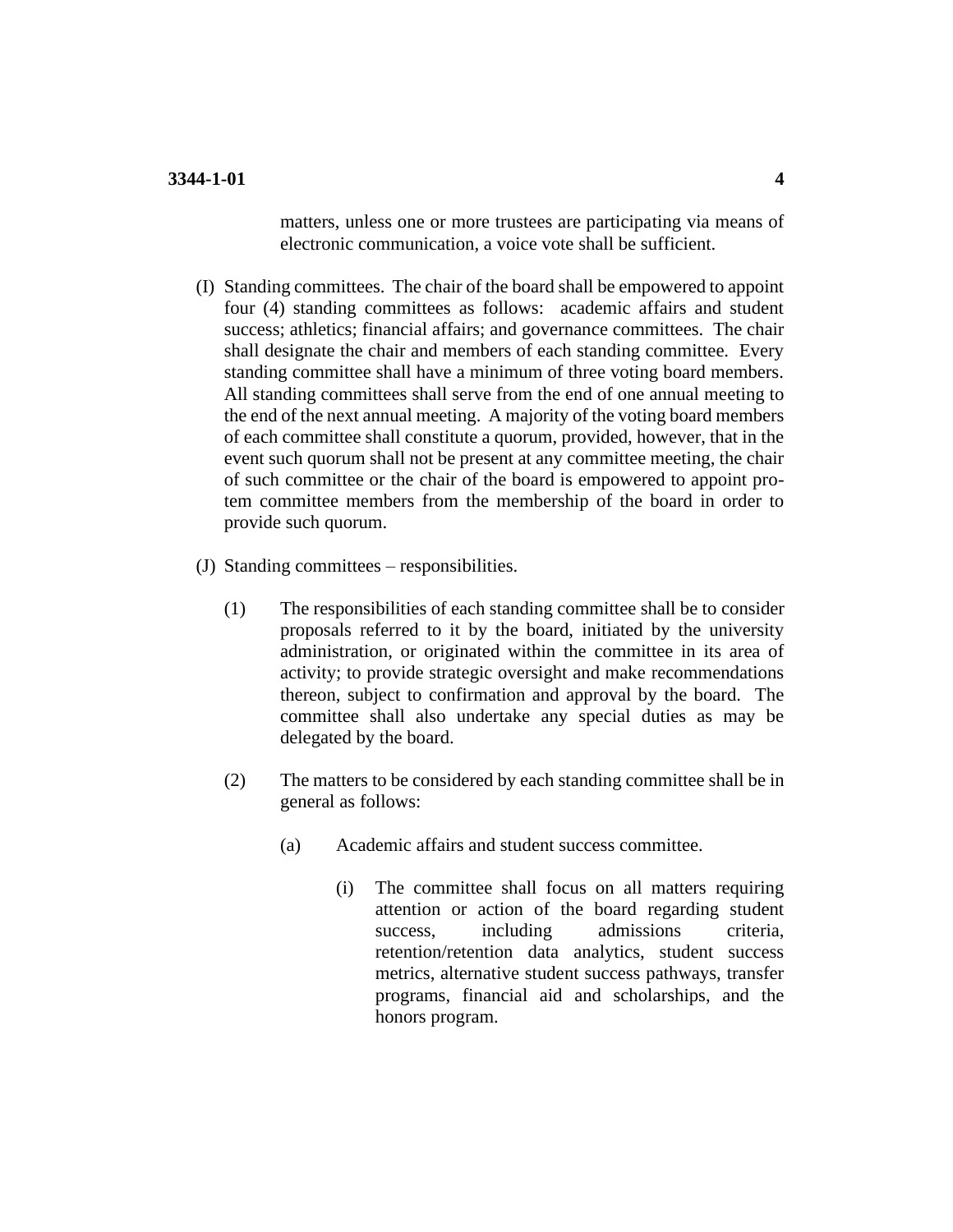- (ii) All matters requiring attention or action of the board relating to faculty appointment, tenure and status; fields of university instruction; accreditation; new degree programs/majors, degree requirements, program review/restructuring, program elimination/phase-out, study abroad, and distance learning.
- (iii) All matters requiring attention or action of the board relating to student residential and social life, student conduct, greek life, student government, student organizations, student housing, student safety/wellbeing; and Title IX policy and training.
- (iv) All matters requiring attention or action of the board relating to affirmative action, equal opportunity and diversity/inclusion.
- (v) All matters requiring attention or action of the board relating to strategic institutional planning processes for academic programs, supportive administrative services and the definition of institutional mission and goals.
- (vi) All matters requiring attention or action of the board relating to the acquisition and operation and maintenance of the administrative systems with regard to in-house research, sponsored research, technology transfer and licensing.
- (b) Athletics committee.
	- (i) The committee shall focus on all matters requiring attention or action of the board relating to university intercollegiate and intermural athletic programs, including but not limited to athletic facilities, marketing and fundraising.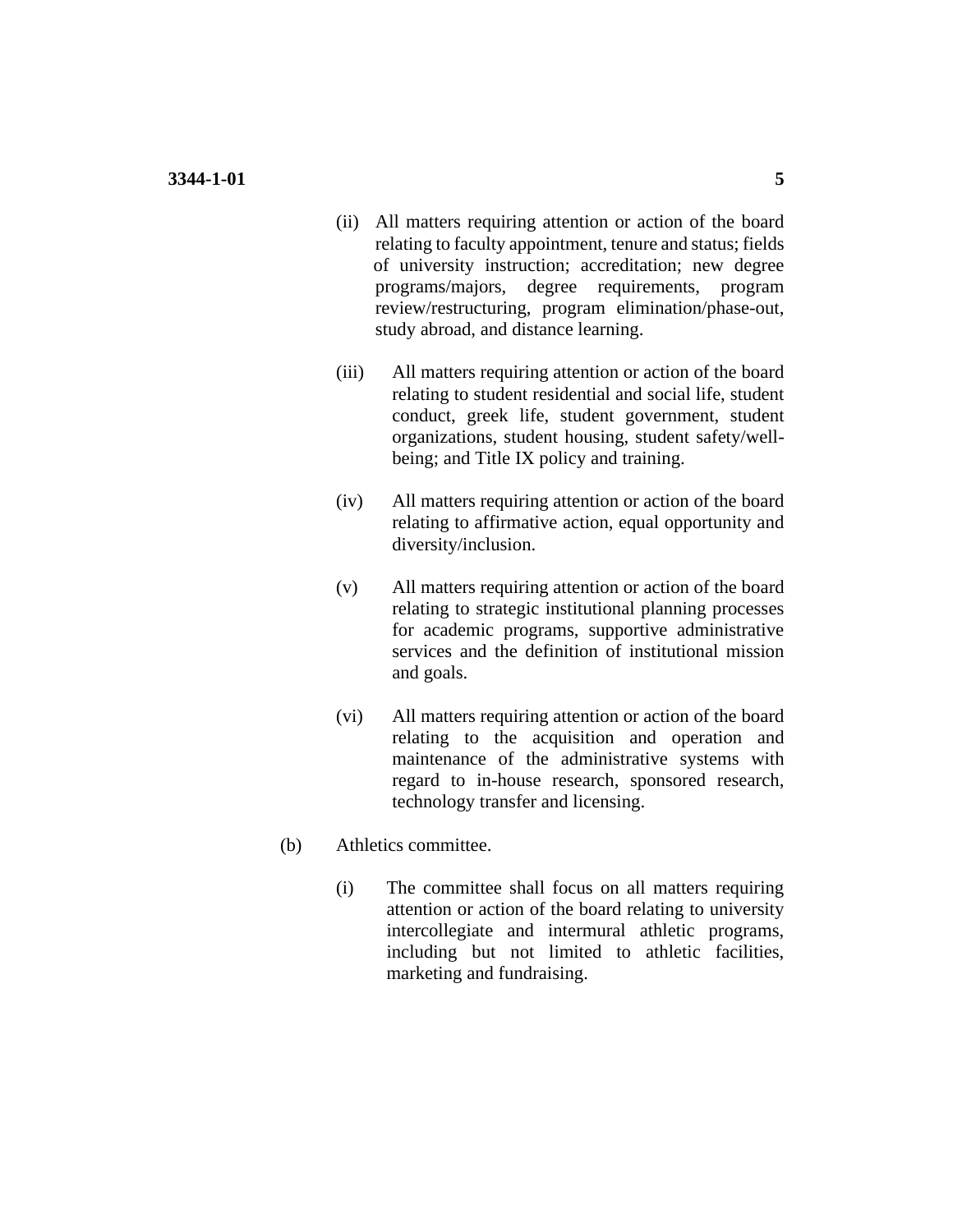- (ii) Oversight and review of compliance matters involving athletics programs, personnel or student athletes brought to the committee by the president and/or his/her designee or the university chief compliance officer.
- (c) Financial affairs committee.
	- (i) All matters requiring attention or action of the board relating to the university budget and financial operations, business organization and practice, including business contracts requiring approval of the board of trustees; borrowing of funds; submission of appropriation requests; determination of fees charged to students; and the custody and investment of any funds which are now under or may in the future come under control of the board of trustees consistent with the requirements set forth in section 3345.05 of the Revised Code.
	- (ii) All matters requiring attention or action of the board relating to personnel policies and procedures, collective bargaining and other matters pertaining to the terms and conditions of university employment.
	- (iii) All matters involving university compliance, internal controls and employee ethical standards of conduct.
	- (iv) All matters related to the internal and external audit of university activities, assets and procedures. The financial affairs committee, or audit sub-committee as designated by the committee chair, shall meet with the internal and external auditors a minimum of twice per year and as otherwise necessary, in a manner permitted by the Revised Code.
	- (v) The committee chair may designate a real estate and facilities sub-committee, which shall meet as needed, in the sub-committee chair's discretion to: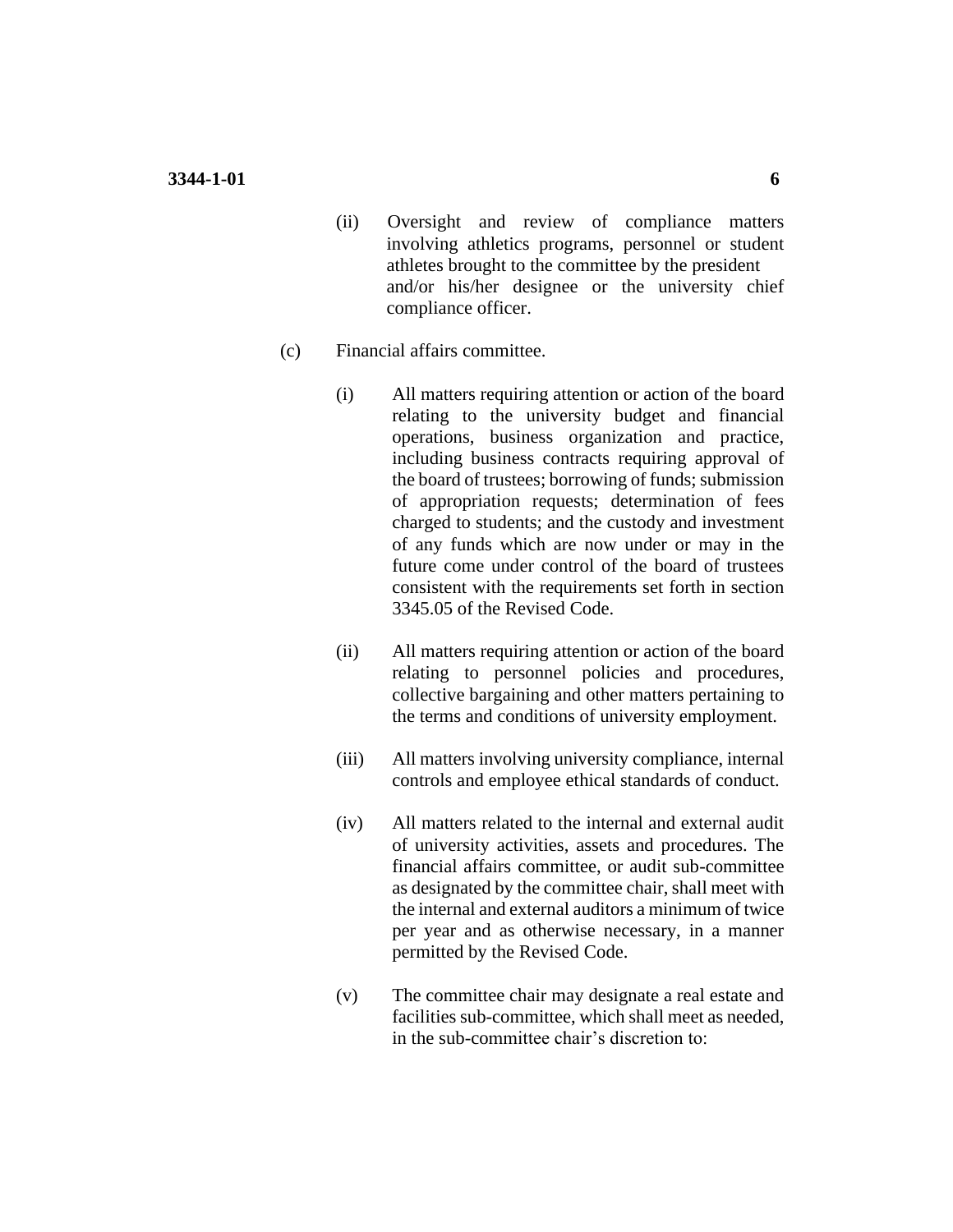- *(a)* Ensure that the board enables and advances the university's academic and strategic goals with respect to campus planning.
- *(b)* Oversee matters within the master planning process and procedures of the university, involving the need, urgency and size of institutional facilities; and the naming, location, planning, construction and maintenance of university plant and grounds.
- *(c)* Review, consider, and recommend approval of capital investments of the university.
- (vi) Any other matters as assigned by the board.
- (d) Governance committee.
	- (i) The committee shall review and recommend adoption or revision of all board governance documents, including but not limited to board bylaws, committee assignations, and officer nominating and election policies and procedures.
	- (ii) The committee shall ensure the development of guidelines for the conferral of honorary degrees, which shall include input by the university president and faculty in the selection and approval process. The committee shall recommend to the board of trustees candidates for honorary degrees pursuant to the guidelines, as well as recipients of other honors, awards, commendations, and recognitions for conferral either during commencement or at other times determined by the board of trustees.
	- (iii) The committee shall annually receive and review the honors, commendations, and other special nonstudent awards given and/or proposed by the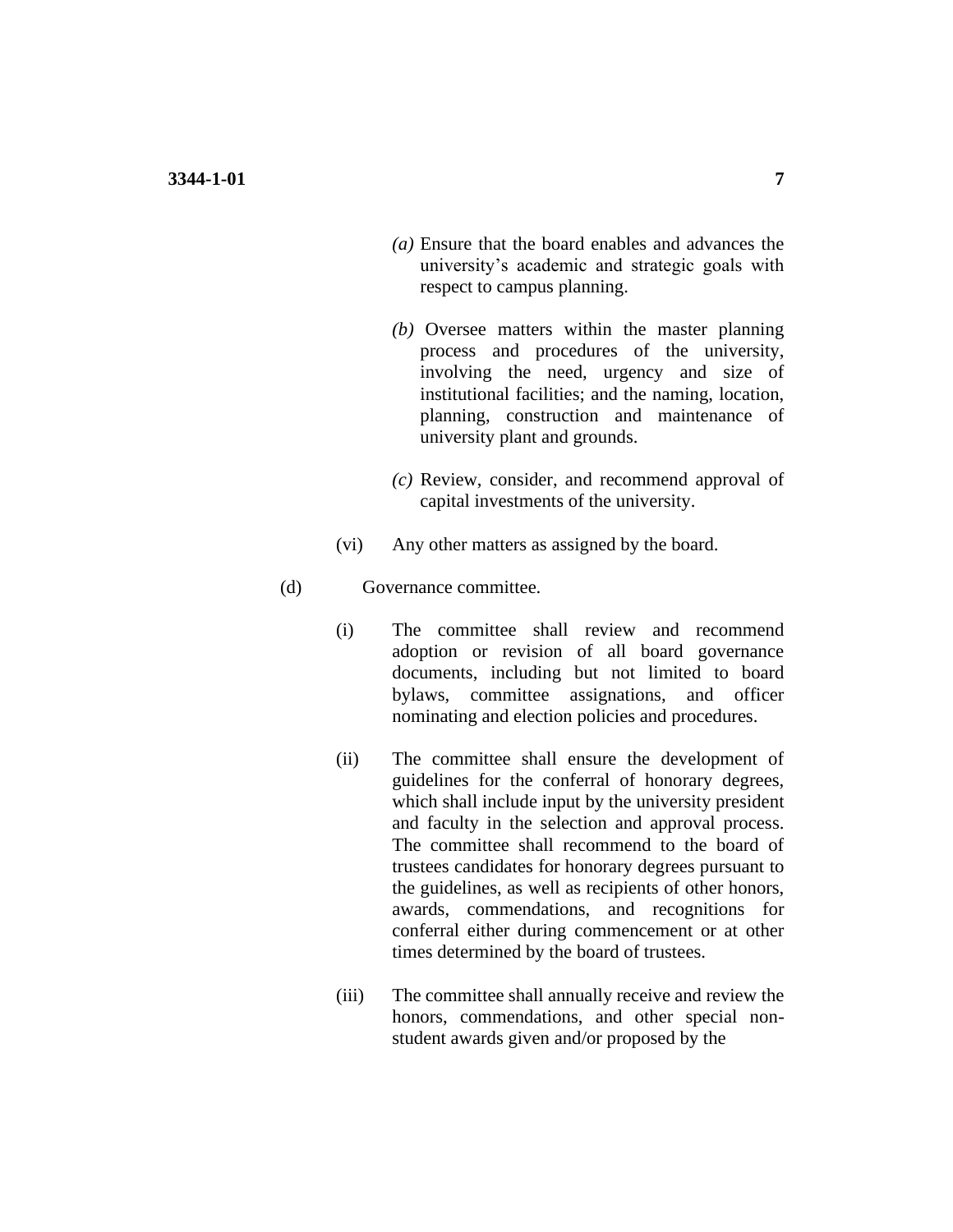president, provost and colleges or departments within the university.

- (iv) The committee shall oversee all matters relating to visiting committees, including charging the visiting committees with their assignments, and receiving reports following their visitations.
- (v) The committee shall ensure the integrity of board governance and the avoidance of conflicts of interest by fostering a culture of excellence, service, and high ethical standards among university trustees. The committee will develop responsibilities and expectations regarding trustee comportment, and will develop and conduct annual board performance assessments, as well as oversee the orientation of new board members.
- (K)Special committees. The board chair may appoint such special committees as are deemed necessary and desirable. A special committee shall serve until completion of the task assigned to it, but not later than the adjournment of the next annual meeting. The board chair shall designate the chair for each such committee. A majority of the voting board members of each committee shall constitute a quorum, provided however, that in the event such quorum shall not be present at any committee meeting, the chair of such committee or the chair of the board shall be empowered to appoint protem committee members from the membership of the board in order to provide such quorum. Meetings of the special committees shall be held upon call of the chair of the committee.
- (L) Member and committee authority. No trustee or committee shall have authority to commit the board of the university to any policy, action or agreement unless specifically granted such authority by the full board.
- (M) Annual meeting. The May meeting shall constitute the annual meeting of the board of trustees each year.
- (N) Faculty, staff, student and community non-voting members and advisors.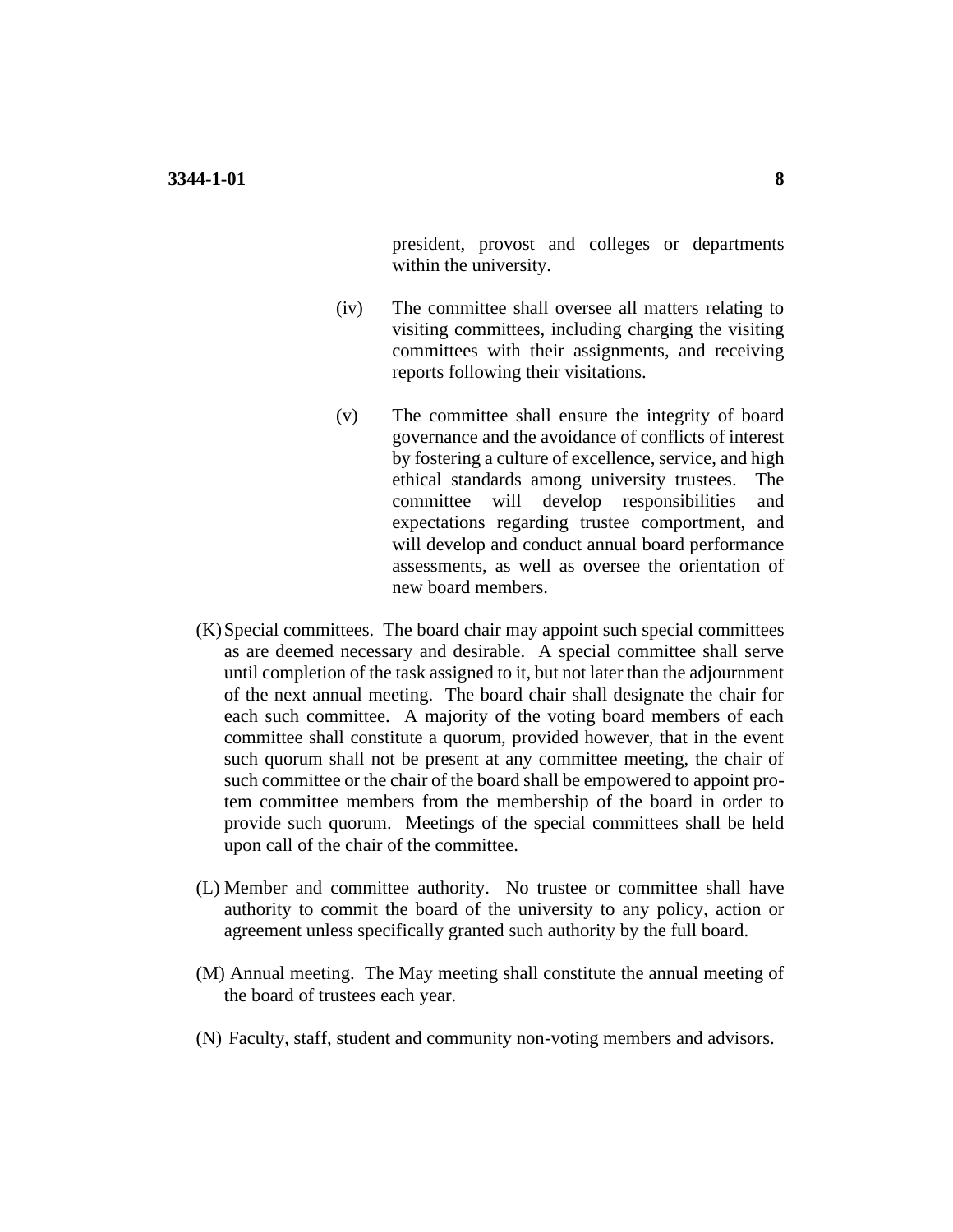- (1) The board of trustees of Cleveland state university designates the president of faculty senate, and a second representative to be elected each year by the faculty senate, as non-voting advisors to the board of trustees. One of the faculty advisors shall be assigned as a non-voting representative to the financial affairs committee and the other shall be assigned as a non-voting representative to the academic affairs and student success committee.
- (2) Two student representatives will be appointed by the governor as nonvoting trustees pursuant to a procedure adopted in compliance with section 3344.01 (B) of the Revised Code. The student trustees are not authorized to attend executive sessions of the board pursuant to section 3344.01 (B) of the Revised Code. One of the student trustees shall be assigned as a non-voting representative to the financial affairs committee and the other shall be assigned as a non-voting representative to the academic affairs and student success committee.
- (3) In addition to the aforementioned faculty and student representatives appointed to the board of trustees, the chair may augment the membership of the board and standing or special committees with other faculty, staff or community members as non-voting advisors who shall not be counted for purposes of determining a quorum. With the exception of student trustees, the right of non-voting members of the board to attend executive sessions shall be at the discretion of the board chair or committee chair as applicable and appropriate.
- (4) A community member may be appointed to a two-year term at the discretion of the board chair based upon the chair's determination that the non-voting community member enables the university to take advantage of the special and or needed talents, resources and experiences of such individual.
- (5) The chair of the Cleveland state university foundation board of directors shall serve as a non-voting member of the board of trustees for the duration of his/her term of office.